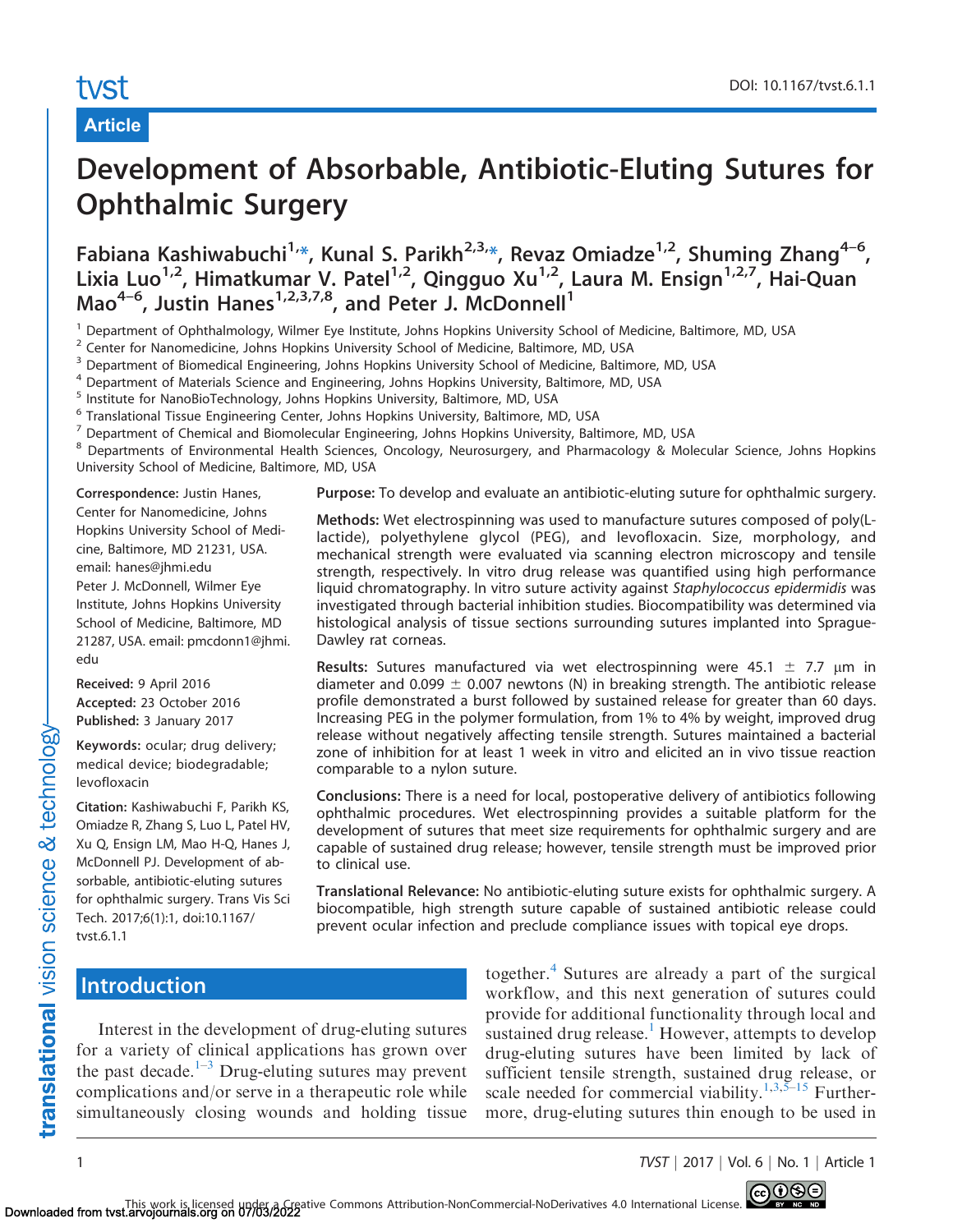| <b>USP</b> | Limits on Average<br>Diameter, µm |         | Knot-Pull Tensile |
|------------|-----------------------------------|---------|-------------------|
| Size       | Minimum                           | Maximum | Strength, N       |
| $10 - 0$   | 20                                | 29      | $0.24*$           |
| $9 - 0$    | 30                                | 39      | $0.49*$           |
| $8 - 0$    | 40                                | 49      | 0.69              |
| $7-0$      | 50                                | 69      | 1.37              |
| $6-0$      | 70                                | 99      | 2.45              |
| $5 - 0$    | 100                               | 149     | 6.67              |
| $4 - 0$    | 150                               | 199     | 9.32              |
| $3 - 0$    | 200                               | 249     | 17.4              |
| $2 - 0$    | 300                               | 339     | 26.3              |

Table. United State Pharmacopeia (USP) Specifications for Absorbable Sutures

Suture size and strength suitable for ophthalmic surgery are in italics.

\* Indicates that tensile strength is measured by straight pull.

ophthalmic surgery have not been described in the literature (Table), where, globally, more than 12 million procedures per year use nylon sutures to close ocular wounds and incisions.<sup>16–[20](#page-7-0)</sup> In 2002, Ethicon received approval to market a series of sutures coated with an antibiotic agent; however, none are indicated for ophthalmic use and, to date, there are no market offerings for antibiotic-eluting sutures for ocular surgery.[21–24](#page-7-0)

Although infections of the eye, such as bacterial keratitis and endophthalmitis, are rare, they can lead to significant negative consequences, including corneal ulceration, edema, inflammation, and blindness. $25$ It has long been reported that the placement of foreign material into the body reduces the inoculum size of bacteria required for infection, and that the conventional nylon sutures used in ocular procedures can harbor bacteria and potentially facilitate infec-tion.<sup>[26,27](#page-7-0)</sup> This phenomenon is further exacerbated when sutures become loose or break in situ. Heaven and coworkers<sup>[28](#page-7-0)</sup> reported that almost  $40\%$  of loose or broken nylon corneal sutures were contaminated with bacteria, and Staphylococcus epidermidis was isolated in more than 80% of cases. For this reason, it has become routine to prescribe expensive antibiotic drops off-label for prophylactic use after ophthalmic surgery; however, topical eye drops are associated with low patient compliance.<sup>[29](#page-7-0)</sup> Additionally, properly instilling eye drops is particularly difficult for pediatric patients and for those who are elderly and/ or in cognitive decline.<sup>30,31</sup> A potential alternative to

frequent topical application would be to supply antibiotics directly from the surgical suture itself. For this purpose, the suture must: (1) be of suitable size, (2) be of high-strength to resist breakage and bacterial colonization, and (3) provide sustained antibiotic delivery. Such a suture might prevent ocular infections while providing convenience for both the patient and the surgeon.

Here, we describe the development of an absorbable suture loaded with levofloxacin, a third-generation fluoroquinolone and broad spectrum antibiotic used to treat ocular infection.<sup>[32,33](#page-7-0)</sup> The suture was manufactured via electrospinning, a simple technique first introduced in the early 1900s that employs electric forces to elongate and simultaneously decrease the diameter of a viscoelastic polymer stream, allowing for the formation of solid fibers ranging from nanometers to microns in diameter. $34,35$  Electrospinning provides a scalable and versatile platform, allowing for the incorporation of almost any polymer, such as the poly(L-lactide) (PLLA) and polyethylene glycol (PEG) used in this work. Both of these polymers are generally regarded as safe and have been used in medical devices approved by the United States Food and Drug Administration.<sup>[36](#page-7-0)</sup> We investigate the size, strength, drug release, bacterial inhibition, and biocompatibility of this new platform.

# **Methods**

## Microfiber Suture Fabrication

Levofloxacin microfiber sutures were manufactured using the wet electrospinning setup depicted in [Figure 1A](#page-2-0) and described by Zhang and coworkers. $37$ Briefly, PLLA (221 kDa; Corbion, Amsterdam, Netherlands) at 86% to 89% (wt/wt) was mixed with levofloxacin (Sigma Aldrich, St. Louis, MO) at 10 wt% and either PEG (35 kDa; Sigma Aldrich) or Pluronic F127 (BASF, Florham Park, NJ) between 1 and 4 wt% and dissolved in chloroform (Sigma Aldrich) at room temperature for 24 hours. Levofloxacin concentration was held constant and PLLA concentration in chloroform was maintained at 15 wt% in all formulations. Sutures were produced by wet electrospinning the polymer/drug solution in a setup consisting of a high voltage power supply (Gamma High Voltage Research, Ormond Beach, FL), syringe pump (Fisher Scientific, Waltham, MA), and rotating metal collector with hexane (Sigma Aldrich) as the lending solvent. The polymer solution was ejected through a blunted 18-G needle (Fisher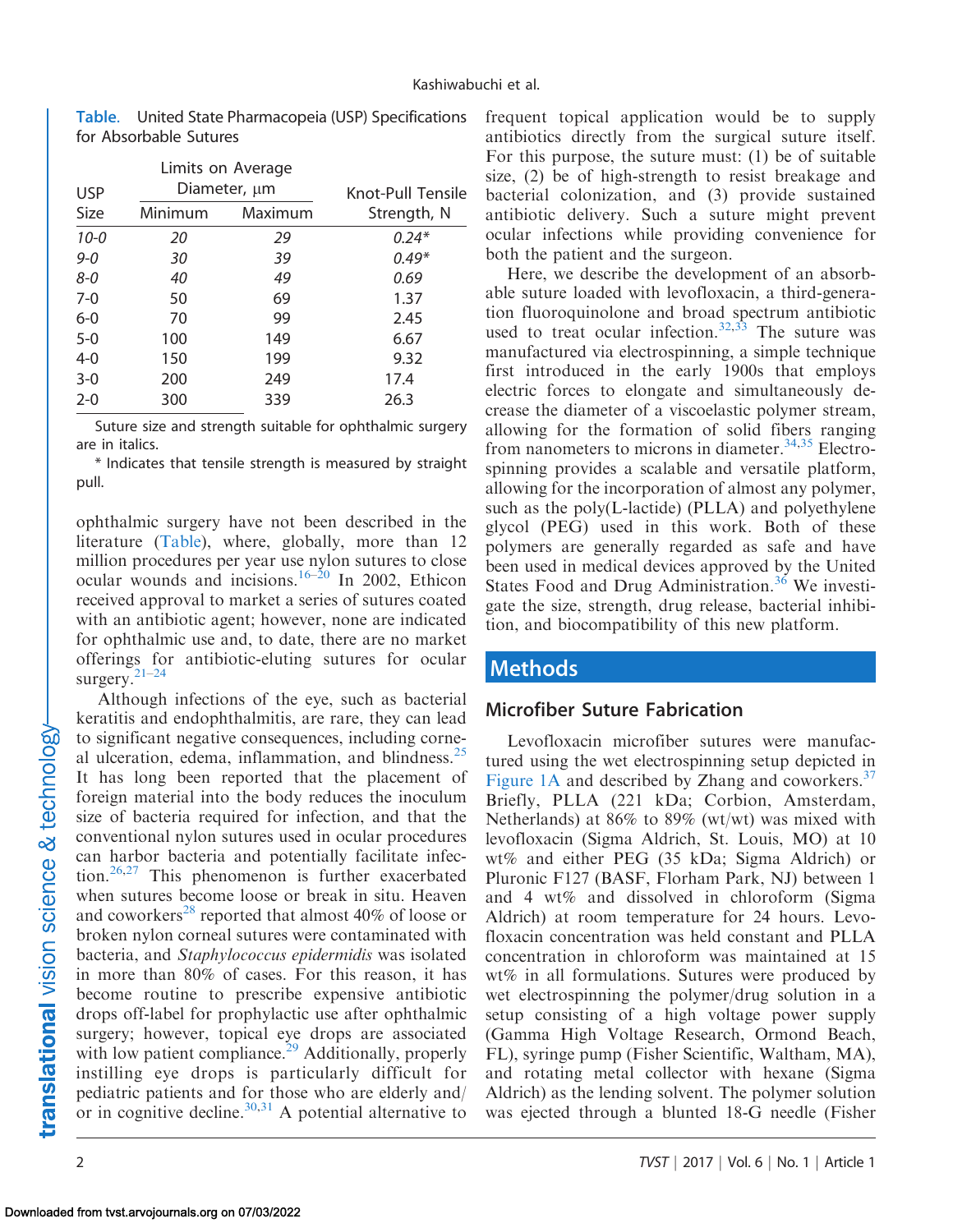<span id="page-2-0"></span>

Figure 1. Electrospinning setup and microfiber suture. (A) Schematic of wet electrospinning setup. Voltage is applied to the polymer or polymer/drug solution that is driven into a rotating, grounded collector containing hexane. This provides for the manufacture of (B) long, uniform, defect-free, and drug-eluting monofilament sutures as shown via SEM.

Scientific) at 13 mL/h with 4.7 kV of applied voltage 5 cm away from the collector rotating at 40 rpm. Fibers were then collected and desiccated for 2 days prior to storage at  $-20^{\circ}$ C.

## Suture Characterization

## Suture Size and Morphology

Sutures were serially dehydrated in ethanol (Sigma Aldrich) and dried prior to sputter coating with 10 nm of Au/Pd. Samples were then imaged via scanning electron microscopy (SEM) at 1 to 2 kV using a LEO Field Emission SEM (Zeiss, Oberkochen, Germany) and suture diameter measured using ImageJ software  $(n = 14$  for each condition; <http://imagej.nih.gov/ij/>; provided in the public domain by the National Institutes of Health, Bethesda, MD).

## Tensile Strength Measurement

Mechanical properties of the sutures were evaluated using a DMA 6800 (TA Instruments, Timonium, MD). Three-centimeter long samples ( $n = 7$  for each condition) were clamped vertically and force from a 5 newton (N) load cell was applied at 0.05 N/min to stretch the sample until breaking.

## In Vitro Drug Release

Ten milligrams of suture  $(n = 3)$  was placed into 10 mL of  $1\times$  Dulbecco's phosphate buffered saline (PBS; ATCC, Manassas, VA) rotating at 37°C. At each time-point, 2-mL aliquots were withdrawn and replaced with fresh PBS. Aliquots were frozen, lyophilized, and resuspended in ultrapure water prior to high performance liquid chromatography (HPLC; Waters Corporation, Milford, MA) analysis. One hundred-microliter samples were injected into a Waters Symmetry 300  $C_{18}$  5-µm column with a mobile phase of 0.1% vol/vol trifluoroacetic acid (Sigma Aldrich) in water:acetonitrile (75:25 vol/vol, Fisher Scientific) at a flow rate 1 mL/min. Elution was monitored by a 2998 photodiode array detector to detect levofloxacin with excitation at 290 nm and emission at 502 nm. Drug loading was determined by dissolving a 5-mg sample of suture into a mixture of tetrahydrofuran (Sigma Aldrich):acetonitrile (20:80) and injecting into the column under the same conditions as the release samples.

# Assessment of Bacterial Inhibition

One-centimeter of suture was placed in 1 mL of PBS and incubated at 37°C for 1, 3, and 6 hours and 1, 2, 3, 4, 5, 6, and 7 days ( $n = 6$  for each time-point). S. epidermidis (ATCC) was cultured overnight at 37°C on agar plates produced using nutrient agar (BD, Franklin Lakes, NJ). At each time-point, sutures were retrieved and placed on plated cultures in order to investigate bacterial inhibition. Bacterial inhibition zones around the sutures were measured and imaged 24 hours after suture placement.

# Assessment of In Vivo Biocompatibility

Animals were cared for and experiments conducted in accordance with protocols approved by the Animal Care and Use Committee of the Johns Hopkins University. Protocols are also in accordance with the ARVO Statement for the Use of Animals in Ophthalmic and Vision Research. One millimeter of 8-0 Ethilon (nylon), Vicryl (poly(lactic-co-glycolic acid); PLGA) (Ethicon, Somerville, NJ) and 4% PEG/ PLLA/levofloxacin sutures  $(n = 3)$  were implanted into the corneas of 6- to 8-week old, male Sprague-Dawley rats (Harlan Laboratories, Frederick, MD). Prior to implantation, rats were intraperitoneally anesthetized with a solution of Ketamine:Xylazine (75:5 mg/kg, Sigma Aldrich), and a drop of 0.5% proparacaine hydrochloride ophthalmic solution (Bausch & Lomb Inc., Tampa, FL) was applied to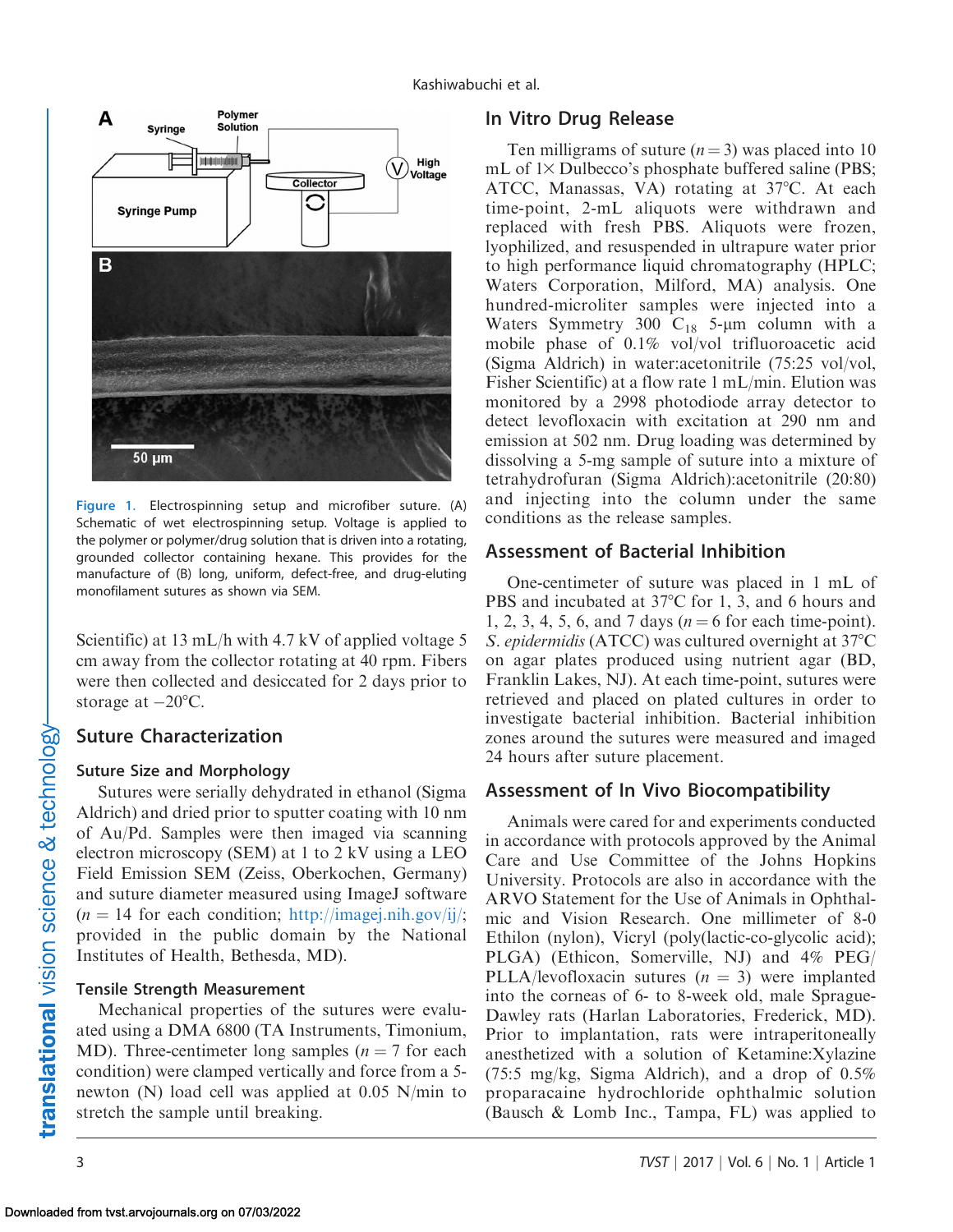the cornea. Following implantation, the rats were evaluated for signs of infection every day for 7 days. The rats were then euthanized and eyes enucleated, fixed in formalin (Sigma Aldrich) for 24 hours, embedded in paraffin, cross-sectioned, and stained with hematoxylin and eosin for histological evaluation.

#### Statistical Analysis

Suture size, strength, and in vitro drug release are presented as mean  $\pm$  standard error. Statistical significance was determined via one-way analysis of the variance (ANOVA) followed by Tukey test.

## Results

## Suture Fabrication and Characterization

Several different parameters, including needle gauge, flow rate, applied voltage, distance to collector, lending solvent, and collector rotation speed were optimized in order to manufacture sutures from a wet electrospinning setup described previously ([Fig.](#page-2-0) [1A\)](#page-2-0).<sup>37</sup> Electrospinning of a 10 wt% polymer solution with application of 4.7 kV into a collector containing hexane and rotating at 40 rpm allowed for manufacture of a single, uniform, defect-free, cylindrical filament without beading, necking, or pores [\(Fig.](#page-2-0) [1B\)](#page-2-0), which might adversely affect tensile strength and reproducibility. Microfibers manufactured with a collector speed of 40 rpm were thinner than those manufactured at lower speeds, and were more uniform in diameter than those manufactured at higher speeds where there was also significant fiber loss at the edge of the collector. PLLA and levofloxacin served as the core suture components, and the concentration of drug was held constant in the various formulations tested; however, the addition of F127 or different concentrations of PEG modified several suture properties. Four percent PEG along with the use of blunted 18-G needles and a flow rate of 13 mL/h provided for sutures  $45.1 \pm 7.7$  µm in diameter (Fig. 2A). This qualifies as an 8-0 suture suitable for use in ophthalmic surgery, and would be stronger than 9-0 or 10-0 sized sutures manufactured from this setup. Under these conditions, it was possible to produce meters of suture material at a time.

Following suture manufacture, fibers were desiccated and stored at  $-20^{\circ}$ C preceding use in additional experiments. Prior to tensile testing, sutures were allowed to fully thaw and were cut into 3-cm



Figure 2. Suture diameter, tensile strength, and in vitro drug release. Monofilament suture (A) diameter, (B) breaking strength, and (C) in vitro drug release with the addition of different polymers to the core PLLA/levofloxacin formulation. Two percent F127, 1% PEG, and 4% PEG suture diameters are suitable for ophthalmic use. \*\* $P < 0.01$ . All formulations provide for sutures of similar strength. All formulations demonstrate sustained release of levofloxacin, while the 4% PEG formulation provides for a more rapid initial and greater overall release.

segments. Tensile strength evaluation determined that the 4% PEG/PLLA/levofloxacin formulation also provided the highest breaking strength of all formulations tested at  $0.099 \pm 0.007$  N. As the concentration of PEG increased from 1% to 4%, by weight, so did the average strength of the sutures (Fig. 2B), although it was not statistically significant.

#### In Vitro Levofloxacin Release

Preliminary studies indicated minimal drug release from PLLA/levofloxacin sutures manufactured via electrospinning. However, the addition of small percentages of F127 and PEG polymers to the formulation resulted in significant and sustained release of levofloxacin in vitro (Fig. 2C). Regardless of the addition to the core polymer formulation, all modified suture formulations demonstrated initial burst release in the first 48 hours followed by a slow, sustained, and linear release prior to ultimately reaching a plateau. The 4% PEG/PLLA/levofloxacin suture demonstrated the most significant burst release and also the highest cumulative release of all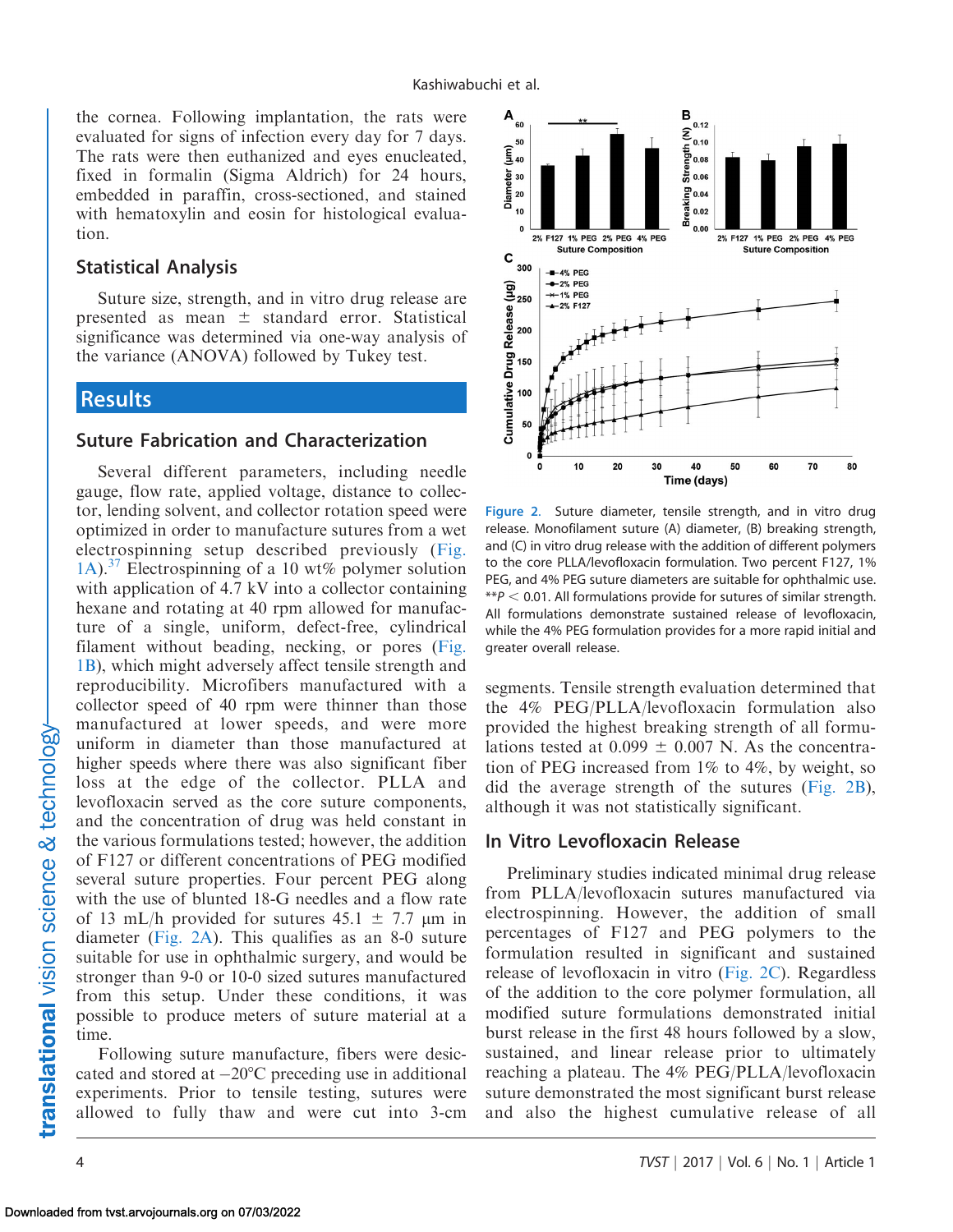

Figure 3. In vitro bacterial inhibition. S. epidermidis cultured on agar plates in the presence of (A) PBS, (B) 4% PEG/PLLA suture, and (C) 4% PEG/PLLA/levofloxacin suture after 24 hours. Black arrow indicates suture location. (D) Inhibition zones were measured for sutures bled for up to 1 week. A bacterial inhibition zone is clearly present surrounding the 4% PEG/PLLA/levofloxacin suture after bleeding for 24 hours, and the sutures continue to show activity for at least 1 week.

formulations tested. This suture formulation was found to have 4% drug loading and levofloxacin was detected in release media after more than 2 months with approximately 65% cumulative release.

### Inhibition of S. epidermidis

Bacterial inhibition zone experiments were conducted with S. epidermidis to determine whether levofloxacin released from sutures was capable of eliminating bacteria in an in vitro setting, and how long this effect might last in vivo. Four percent PEG/ PLLA/levofloxacin sutures were cut to 1 cm in length and incubated in  $37^{\circ}$ C PBS from 1 hour up to 7 days. After each time-point, the suture was removed from solution and placed in the center of an agar plate that had been cultured with S. epidermidis for 24 hours. PBS, neat drug, and 4% PEG/PLLA sutures were used as controls (Figs. 3A–C). As depicted, PBS, and 4% PEG/PLLA did not inhibit bacterial growth, while the 4% PEG/PLLA/levofloxacin suture created a 2-cm inhibition zone after 24 hours of drug release in PBS. Further, after 7 days in release media (Fig. 3D), drug-loaded sutures still provided bacterial inhibition, confirming that biologically active antibiotic was being released from the suture in an amount sufficient to eliminate surrounding bacteria.

## In Vivo Performance and Biocompatibility

In order to evaluate the potential clinical value of an absorbable, antibiotic-eluting suture, electrospun sutures were implanted into the corneal stroma of male Sprague-Dawley rats. 8-0 Ethilon, 8-0 Vicryl, and 8-0 4% PEG/PLLA/levofloxacin sutures of approximately 1 mm in length were compared with each other and untreated controls after 7 days. Notably, 4% PEG/PLLA/levofloxacin sutures remained in the cornea and maintained integrity

through the 7-day period, similar to the Ethilon and Vicryl sutures. Rats were monitored daily, and there were no gross signs of infection or inflammation among any of the animals for all sutures tested. Histological analysis (Figs. 4A–D) showed that the tissue reaction to the electrospun 4% PEG/PLLA/ levofloxacin suture was indistinguishable to that of the nylon suture and untreated controls. There were no obvious signs of neovascularization or inflammation in the control, nylon, or antibiotic-eluting suture conditions. However, immune cell infiltration was



Figure 4. Histological analysis of suture biocompatibility. Representative images of hematoxylin and eosin stained sections of (A) untreated corneal tissue and tissue surrounding (B) 4% PEG/ PLLA/levofloxacin, (C) 8-0 permanent nylon (Ethilon), and (D) 8-0 absorbable PLGA (Vicryl) sutures following implantation for 1 week in Sprague-Dawley rat corneas. The electrospun suture elicited a tissue reaction comparable to that of nylon, while immune cell infiltration was observed in the vicinity of the Vicryl suture.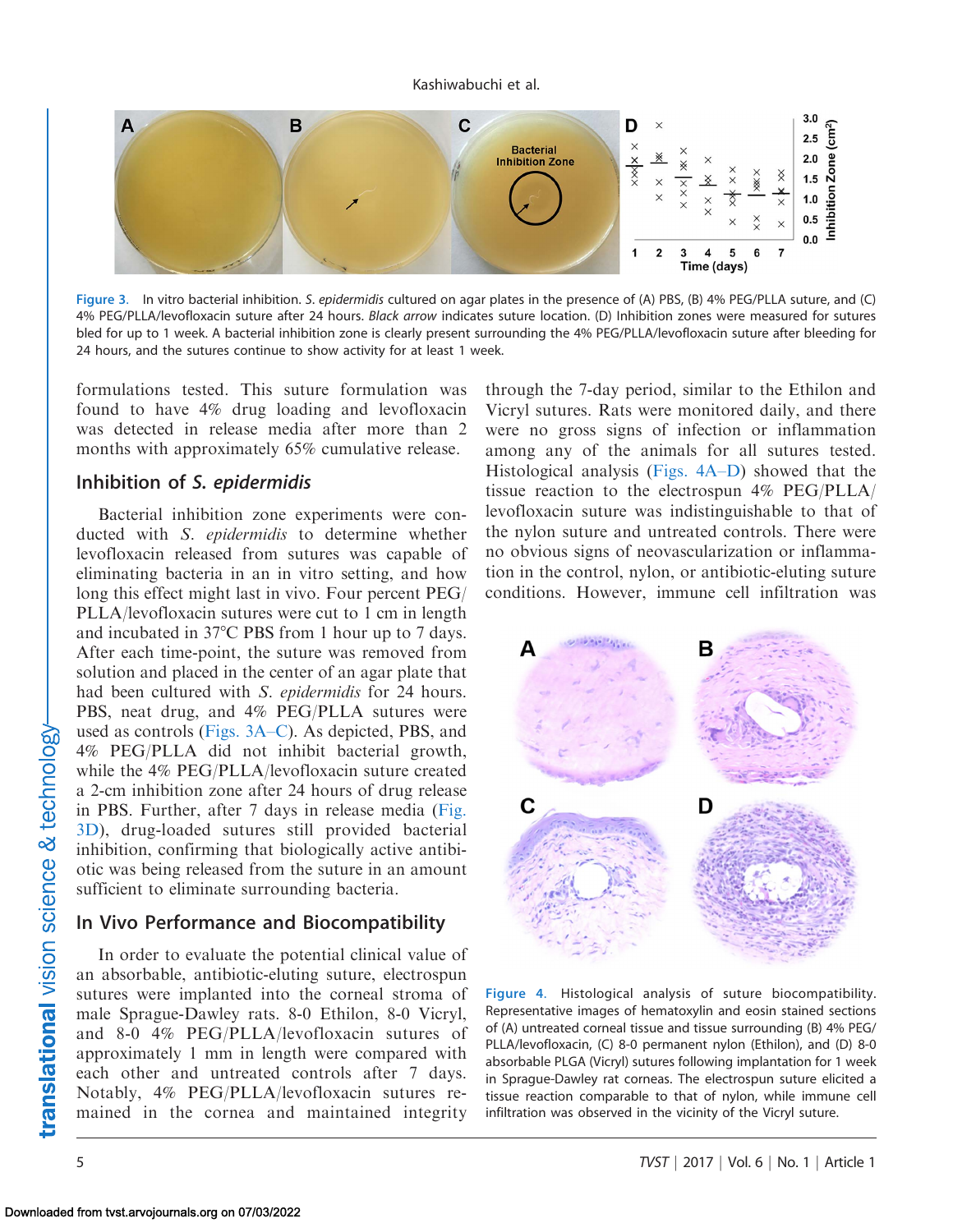apparent in each of the rat eyes containing a Vicryl suture.

# **Discussion**

In this study, we demonstrated the manufacture, via wet electrospinning, of an absorbable, antibioticeluting suture composed of PLLA, PEG, and levofloxacin. The drug-eluting sutures provided sustained antibiotic release for more than 60 days in vitro, demonstrated activity against S. epidermidis for at least 1 week in vitro, and demonstrated similar biocompatibility to standard nylon sutures when implanted into rat corneas. To our knowledge, this is the first study to describe ophthalmic-grade antibiotic-eluting sutures prepared by electrospinning. Future studies to further preclinical development will include evaluation of duration of in vivo antibiotic release and prevention of ocular infection in vivo using varied suture lengths in the range of lengths typically used for ophthalmic procedures (a few mm to several cm).  $38$ 

Wet electrospinning proved to be a versatile and scalable platform for the manufacture of drug-loaded sutures. Filament size was easily modified by changing equipment parameters such as flow rate, and a single run was able to manufacture meters of uniform filament material. $37$  As with other electrospinning setups, the system is compatible with a wide range of polymer, drug, and solvent combinations.<sup>[35](#page-7-0)</sup> There is potential for this system to be used to tune suture size (2-0 to 10-0), degradation time (weeks to years), and drug release (burst and/or sustained) to allow for myriad clinical applications.

Similar to previous studies using electrospinning to manufacture drug-eluting sutures, the breaking strength of the 8-0 sized 4% PEG/PLLA/levofloxacin was below what is required by United State Pharma-copeia (USP) specifications.<sup>[1](#page-6-0),[5,8,11,](#page-6-0)[39](#page-7-0)</sup> Although the suture maintained integrity when implanted in vivo, additional optimization to further improve the mechanical properties of electrospun sutures is necessary. The literature has shown that voltage and polymer concentration can influence PLLA crystallinity and, therefore, breaking strength.<sup>40</sup> Additionally, it is possible that certain polymer and drug combinations would be stronger than others due to physicochemical interactions. Interestingly, although levofloxacin and PLLA are both hydrophobic, increasing the concentration of hydrophilic PEG did not significantly modify suture tensile strength. $36,41$  $36,41$  In addition to varying electrospinning parameters and

modifying polymer/drug choice, electrostretching and other postmodifications may serve to improve tensile strength.<sup>[37](#page-7-0)</sup> Residual solvent may also have contribut-ed to the reduced tensile strength of the sutures.<sup>[1](#page-6-0)</sup>

While optimizing tensile strength, consideration must be given to maintaining an ideal drug release profile. In this study, we observed a burst release in the first 48 hours followed by sustained release for more than 30 days, which is ideal for eliminating and preventing infection. However, increasing the PLLA molecular weight to improve strength may further slow the second period of drug release to the point where antibiotic release is below the minimum inhibitory concentration.

Of critical importance in this study was the in vivo safety profile of the 4% PEG/PLLA/levofloxacin suture. While residual solvent is a concern in the use of electrospinning for biomedical applications, there were no signs of local or systemic toxicity due to any residual chloroform that may have remained in the suture after desiccation. Furthermore, the local inflammation observed via histology was comparable to nylon and less than that of commercially available sutures composed of PLGA. This may be due to the quicker degradation of PLGA into acidic byprod-ucts.<sup>[1](#page-6-0)</sup> PLLA is known to be a biodegradable, biocompatible polymer with good crystallinity and strength, and has been shown not to elicit negative cellular or tissue reactions in other electrospun suture applications.<sup>[12](#page-6-0)</sup>

Nylon sutures can harbor bacteria and lead to postoperative ocular infections that are vision-threatening if not properly cared for. While antibiotic eye drops are effective, they are rarely used as prescribed. Hermann and coworkers $^{29}$  observed topical antibiotic eye drop compliance in patients following cataract surgery and found that no patient followed the protocol exactly. Of patients, 50% took less than half of the prescribed doses over the course of the study.<sup>[29](#page-7-0)</sup> Lack of compliance with antibiotic drops may not only allow for an infection to occur and to progress, but will also provide for the development of antibiotic resistance.<sup>[42](#page-7-0)</sup> Ophthalmic-grade sutures capable of sustained antibiotic delivery may provide a solution to this significant clinical need.

#### **Conclusions**

This study demonstrated the manufacture of an absorbable, ophthalmic-sized suture capable of sustained in vitro release of levofloxacin and inhibition of S. epidermidis, a common cause of postoperative ocular infection. The suture composed of PLLA,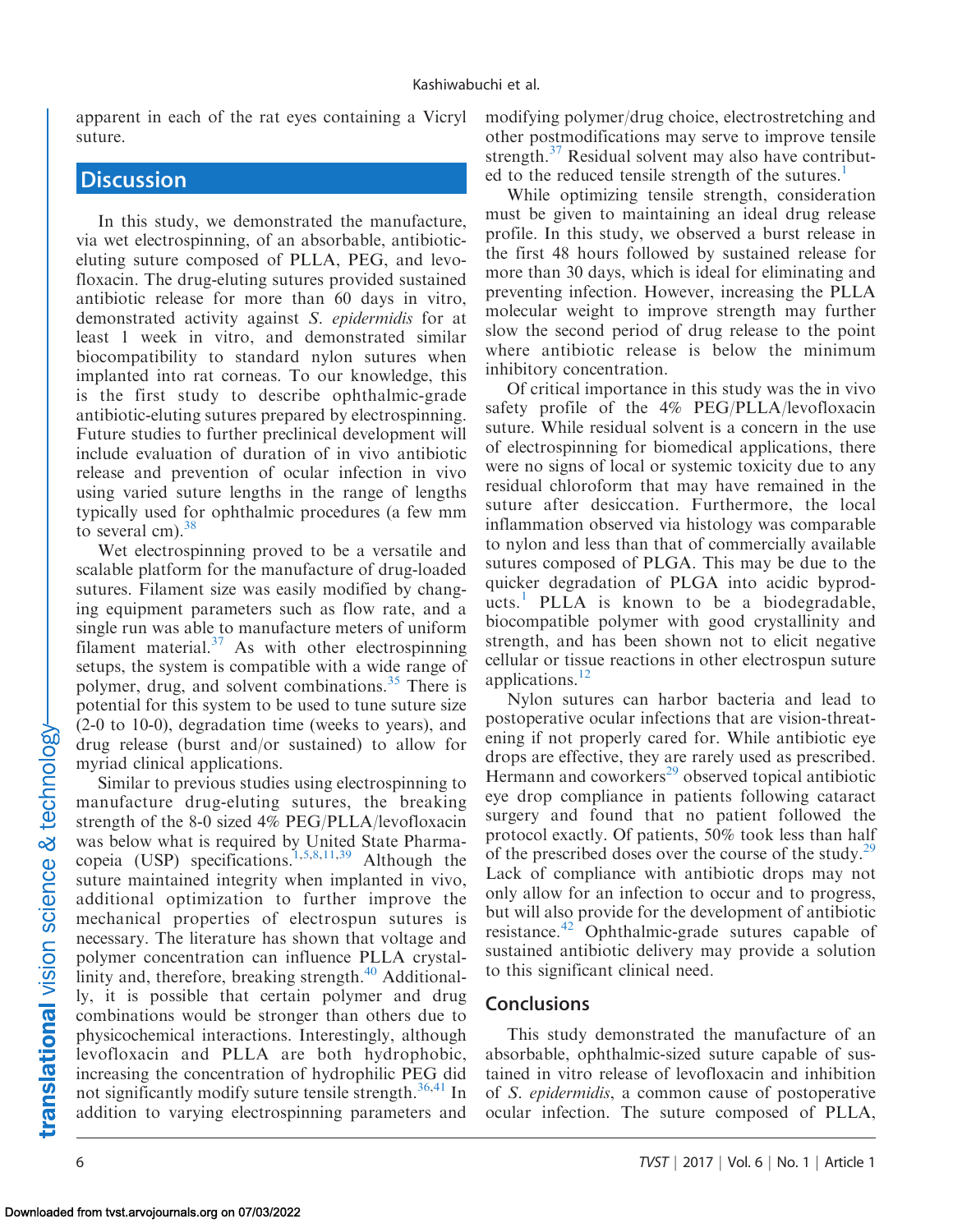<span id="page-6-0"></span>PEG, and levofloxacin was histologically similar after implantation in the rat cornea to commercially available nylon, whereas Vicryl, a commercially available, absorbable suture composed of PLGA, demonstrated immune cell infiltration. With improved strength, this platform has the potential to prevent postoperative infection and preclude issues with compliance that may result in the development of ulcers, endophthalmitis, and antibiotic resistance.

# Acknowledgments

Supported by grants from the Robert H. Smith Family Foundation, National Science Foundation Graduate Research Fellowship BGE-1232825, and an unrestricted grant from Research to Prevent Blindness, Inc. to the Johns Hopkins Department of Ophthalmology.

\*These authors contributed equally to the work presented here and should therefore be regarded as equivalent authors.

Disclosure: F. Kashiwabuchi, inventor on a patent associated with the technology described here (P); K.S. Parikh, inventor on a patent associated with the technology described here (P); R. Omiadze, None; S. Zhang, inventor on a patent associated with the technology described here (P); L. Luo, None; H.V. Patel, inventor on a patent associated with the technology described here (P); Q. Xu, inventor on a patent associated with the technology described here (P); L.M. Ensign, inventor on a patent associated with the technology described here (P); H.-Q. Mao, inventor on a patent associated with the technology described here (P); J. Hanes, inventor on a patent associated with the technology described here (P); P.J. McDonnell, inventor on a patent associated with the technology described here (P)

## References

- 1. Weldon CB, Tsui JH, Shankarappa SA, et al. Electrospun drug-eluting sutures for local anesthesia. J Control Release. 2012;161:903–909.
- 2. Neligan PC. Bioactive sutures. Plast Reconstr Surg 2006;118:1645–1647.
- 3. Lee JE, Park S, Park M, et al. Surgical suture assembled with polymeric drug-delivery sheet for

sustained, local pain relief. Acta Biomater. 2013;9: 8318–8327.

- 4. Casalini T, Masi M, Perale G. Drug eluting sutures: a model for in vivo estimations. *Int J* Pharm. 2012;429:148–157.
- 5. Wen Hu, Zheng-Ming Huang, Liu X-Y. Development of braided drug-nanofiber sutures. Nanotechnology. 2010;21:1–11.
- 6. Pasternak B, Rehn M, Andersen L, et al. Doxycycline-coated sutures improve mechanical strength of intestinal anastomoses. Int J Colorectal Dis. 2008;23:271–276.
- 7. Obermeier A, Schneider J, Wehner S, et al. Novel high efficient coatings for anti-microbial surgical sutures using chlorhexidine in fatty acid slowrelease carrier systems. PLoS One. 2014;9: e101426.
- 8. Morizumi S, Suematsu Y, Gon S, Shimizu T. Inhibition of neointimal hyperplasia with a novel tacrolimus-eluting suture. J Am Coll Cardiol. 2011;58:441–442.
- 9. Mack BC, Wright KW, Davis ME. A biodegradable filament for controlled drug delivery. J Control Release. 2009;139:205–211.
- 10. Joseph J, Nair SV, Menon D. Integrating substrateless electrospinning with textile technology for creating biodegradable three-dimensional structures. Nano Letters. 2015;15:5420–5426.
- 11. Hu W, Huang ZM, Liu XY. Development of braided drug-loaded nanofiber sutures. Nanotechnology. 2010;21:315104.
- 12. Hu W, Huang Z-M. Biocompatibility of braided poly(L-lactic acid) nanofiber wires applied as tissue sutures. Society of Chemical Industry. 2010; 59:92–99.
- 13. He CL, Huang ZM, Han XJ. Fabrication of drug-loaded electrospun aligned fibrous threads for suture applications. J Biomed Mater Res A. 2009;89:80–95.
- 14. Catanzanoa O, Aciernob S, Russo P, et al. Meltspun bioactive sutures containing nanohybrids for local delivery of anti-inflammatory drugs. Mater Sci Eng C Mater Biol Appl. 2014;43:300– 309.
- 15. Choudhury AJ, Gogoi D, Chutia J, et al. Controlled antibiotic-releasing antheraea assama silk fibroin suture for infection prevention and fast wound healing. Surgery. 2016;129:539–547.
- 16. Hughes WL, Castroviejo R, Blaydes JE, et al. The evolution of ophthalmic sutures. Ann Plast Surg. 1981;6:48–65.
- 17. Grinstaff MW. Designing hydrogel adhesives for corneal wound repair. Biomaterials. 2007;28: 5205–5214.